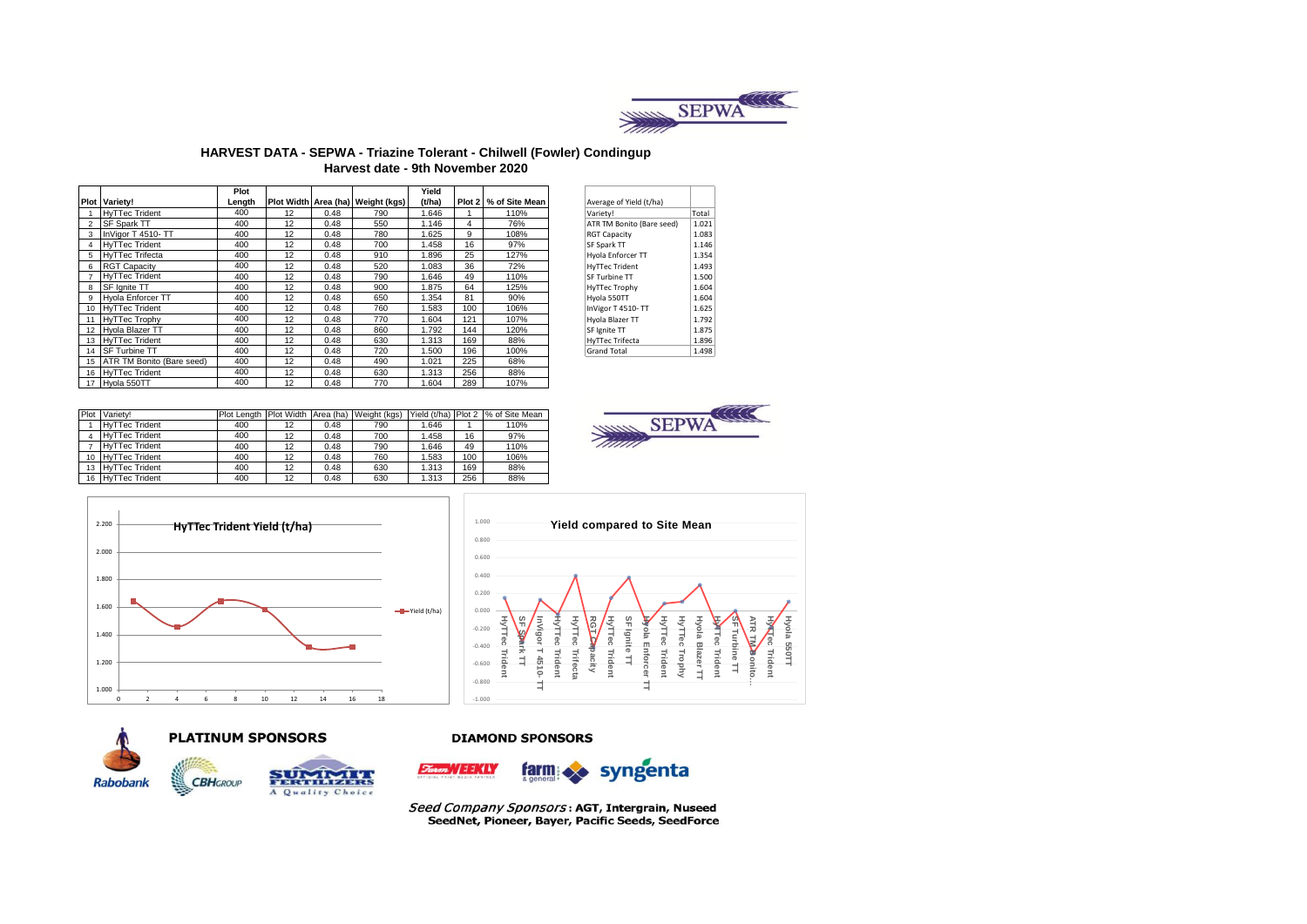



| Plot           | Variety                   | Triat            | <b>Maturity</b>   | Yield (t/ha)<br>(adj moisture) | % of Site<br>Mean | Protein % | Oil % |
|----------------|---------------------------|------------------|-------------------|--------------------------------|-------------------|-----------|-------|
|                | <b>HyTTec Trident</b>     | Triazine, Hybrid | Early             | 1.634                          | 110%              | 20.2      | 46.6  |
| $\overline{2}$ | SF Spark TT               | Triazine, Hybrid | Early             | 1.145                          | 77%               | 20.6      | 47.8  |
| 3              | InVigor T 4510-TT         | Triazine, Hybrid | Early - Mid       | 1.632                          | 109%              | 20.2      | 48.5  |
| 4              | <b>HyTTec Trident</b>     | Triazine, Hybrid | Early             | 1.447                          | 97%               | 19.8      | 46.8  |
| 5              | <b>HyTTec Trifecta</b>    | Triazine, Hybrid | Mid - season      | 1.888                          | 127%              | 20.7      | 49.5  |
| 6              | <b>RGT Capacity</b>       | Triazine, Hybrid | Early - Mid       | 1.080                          | 72%               | 22.0      | 47.3  |
|                | <b>HyTTec Trident</b>     | Triazine, Hybrid | Early             | 1.634                          | 110%              | 20.2      | 46.6  |
| 8              | SF Ignite TT              | Triazine, Hybrid | Mid - Late        | 1.851                          | 124%              | 20.3      | 46.7  |
| 9              | Hyola Enforcer TT         | Triazine, Hybrid | Mid - Early       | 1.350                          | 91%               | 19.7      | 49.3  |
| 10             | <b>HyTTec Trident</b>     | Triazine, Hybrid | Early             | 1.572                          | 105%              | 20.2      | 46.6  |
| 11             | <b>HyTTec Trophy</b>      | Triazine, Hybrid | Early - Mid       | 1.594                          | 107%              | 21.1      | 46.4  |
| 12             | Hvola Blazer TT           | Triazine, Hybrid | Mid - Early       | 1.792                          | 120%              | 21.1      | 50.0  |
| 13             | <b>HyTTec Trident</b>     | Triazine, Hybrid | Early             | 1.304                          | 87%               | 20.5      | 46.4  |
| 14             | SF Turbine TT             | Triazine, Hybrid | Early - Mid       | 1.492                          | 100%              | 21.1      | 47.2  |
| 15             | ATR TM Bonito (Bare seed) | Triazine, Open   | Early - Early Mid | 1.019                          | 68%               | 23.0      | 47.1  |
| 16             | <b>HyTTec Trident</b>     | Triazine, Hybrid | Early             | 1.303                          | 87%               | 20.2      | 46.6  |
| 17             | Hyola 550TT               | Triazine, Hybrid | Mid - Early       | 1.602                          | 107%              | 21.6      | 48.3  |

*Yield, Protein and Oil adjsuted for moisture - average moisture 6.4 %*



|                          | <b>Site Details</b>        |          |                      |       |       |                                       |
|--------------------------|----------------------------|----------|----------------------|-------|-------|---------------------------------------|
| <b>Soil Description:</b> | Sandy Loam over Clay       |          | <b>January</b>       | 34.4  |       |                                       |
| Date Sown:               | Saturday, 1 May 2021       |          | February             | 16.4  |       |                                       |
| <b>Harvest Date:</b>     | Saturday, 13 November 2021 |          | March                | 22.4  |       |                                       |
| <b>Seeding Rate:</b>     | $1.8$ kg/ha                | ε        | <b>April</b>         | 28.4  | 28.4  |                                       |
|                          |                            |          | <b>May</b>           | 85.2  | 113.6 |                                       |
|                          | <b>Plot Dimenstions</b>    | 202      | <b>June</b>          | 107.6 | 221.2 | Cumulative Growing<br>Season Rainfall |
| Length (m)               | 400                        |          | <b>July</b>          | 40.8  | 262   |                                       |
| Width (m)                | 12                         |          | <b>August</b>        | 45.2  | 307.2 |                                       |
| Plot Area (ha)           | 0.480                      |          | <b>September</b>     | 48.6  | 355.8 |                                       |
| <b>Conversion Factor</b> | 2.08                       | œ        | <b>October</b>       | 73.4  | 429.2 |                                       |
|                          | <b>Rainfall Data</b>       |          | November             | 1.6   |       |                                       |
| Growing Season (mm)      | 429.2                      |          | Total                | 504   |       |                                       |
| Site Yield (t/ha)        | 1.491                      |          |                      |       |       |                                       |
| kg/mm - Rainfall         | 3.5                        | Station: | <b>DPIRD Boyatup</b> |       |       |                                       |



**PLATINUM SPONSORS** 

**CBH**GROUP

 $CE$ 



Rabob



SUMMIT

**DIAMOND SPONSORS** 

INTERFLOUR



rgrain, Nuseed eds, SeedForce

 $\overline{\circ}$ Seed Company Sponsors: Quaker Oats, Nuseed, Pacific Seeds, Canola Breeders of WA,<br>Australian Grain Technologies, Heritage Seeds, Adelaide University and Intergrain